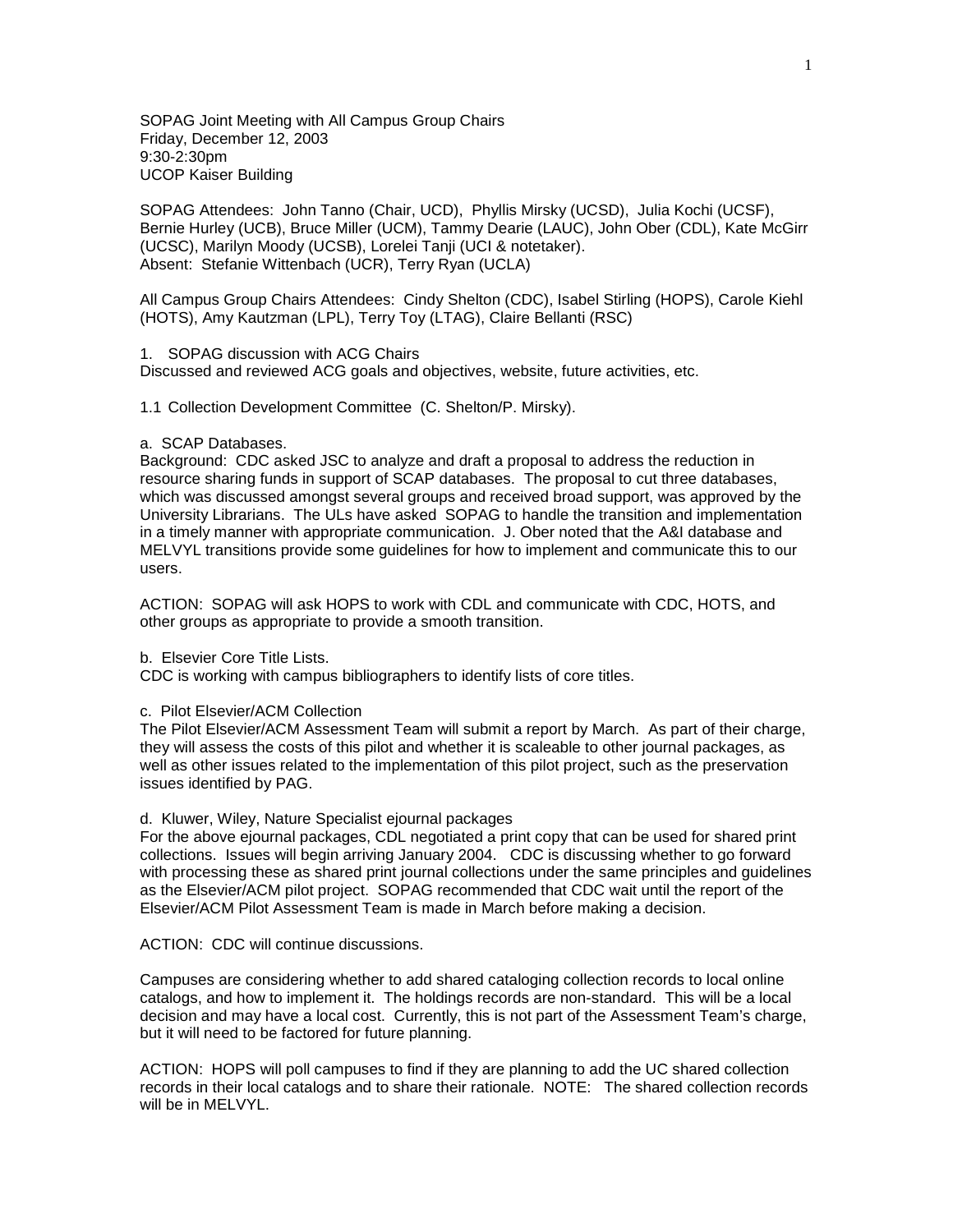## e. UCLA Proposal for a General Science Shared Collection

UCLA is consolidating four of its Science and Engineering Libraries (SEL) into three. In doing so it is going to eliminate duplicate holdings in six major science serial titles. They plan to create a dim archive held in a campus library (UCLA) and a dark archive held in SRLF. Going forward to create these shared collections with various assurances on how it will be maintained will help other campuses to make decisions.

## 1.2 Heads of Public Services (I. Stirling/M. Moody)

Their website is working well and the new structure is helpful for seeing minutes from other groups as they relate to what HOPS is doing.

a. Common Interest Group on Information Literacy – Carol Hughes (UCI), Chair. The CIG is working through their charge. The next step involves addressing the relationship between the LAUC TF report and the CIG report; the CIG is waiting for input from the LAUC TF. The LAUC TF will disband upon the completion of their comments on the CIG report. CIG has decided to have a permanent LAUC representative.

ACTION: HOPS will need to identify a process for appointing a LAUC representative once the TF has been disbanded.

Re membership--Ellen Meltzer is replacing Rosalie Lack, and Clair Kuykendall is a new member. The group will have a conference call in January and select its own chair.

ACTION: HOPS Chair (Stirling) will send an email to SOPAG Chair (Tanno) indicating that the CIG Information Literacy report is now final and ready for distribution to the ULs and other groups (ACG and LAUC)

ACTION: SOPAG recommended that the CIG investigate potential links with campus education technology groups and their activities, such as UC Teaching, Learning and Technology Center (UC TLT; http://www.uctltc.org/).

## b. CIG Web Based Services

This group will be more active in 2004, but has been inactive at this time for o a number of reasons, including the fact that the co-chairs stepped down. Julia Kochi will be coordinating a conference call to discuss future plans and activities.

ACTION: Stirling will keep in touch with this CIG, and perhaps will poll campuses and see if representation is still up-to-date and accurate.

It was noted that the LTAG Content Mgt Systems report mixes web content generation/management and digital object management.

ACTION: SOPAG recommends that the CIG Web Based Services review the LTAG report and communicate with LTAG as appropriate. [n.b. see also the related action under 1.5 below]

#### c. CIG Digital Reference Report

The report assesses digital reference, staffing, systems, etc. Digital reference is working well, but the software continues to evolve. There was brief discussion of the pros and cons of the UC Libraries using the same systems software, but the software has not evolved sufficiently to recommend one system. There is not a lot of enthusiasm for a UC-wide digital reference system because the types of questions are locally based. All campuses operate similar service hours, so there would not be much advantage for a systemwide approach. Next steps include keeping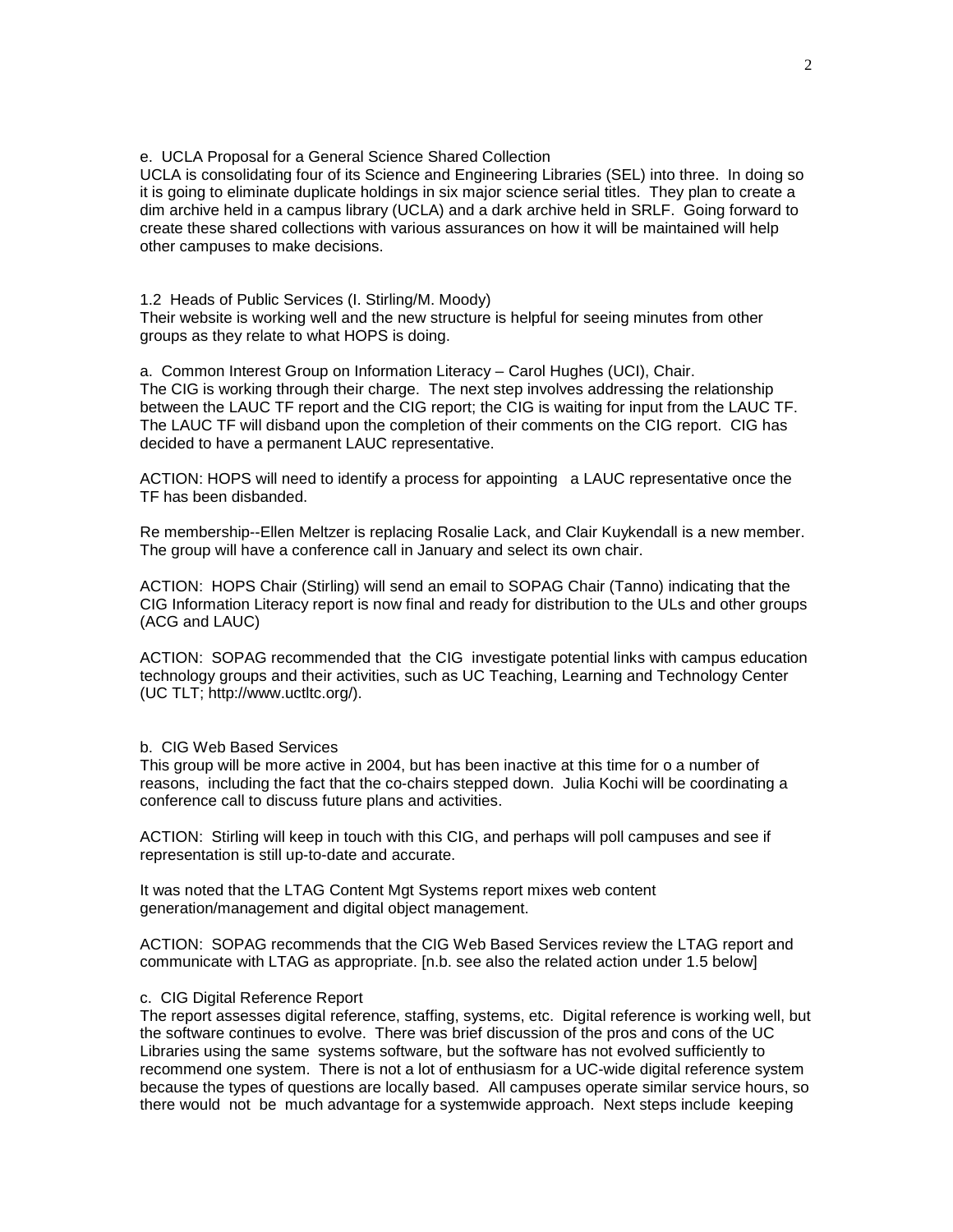up with technology, sharing "lessons learned", and investigating new features (e.g. voice over IP), staffing models, and user interests.

1.3 Heads of Technical Services (C. Kiehl/B. Miller) There was much discussion of the goals and objectives

ACTION: HOTS Goal #7 (metadata standards and uses) has a phrase "usage outside of traditional catalogs", and SOPAG recommends that this be elaborated by explicitly listing some non-MARC examples related to access integration issues.

### a. Communication.

Kiehl shared that early communication and consultation between CDL and HOTS on various projects and activities would be appreciated and would be mutually beneficial. HOTS is also consulting with other groups as appropriate (e.g., consulting with HOPS regarding the new URL structure for Gale databases).

### b. Acquisitions Issues.

The focus in HOTS has often been on cataloging issues, and needs to be broadened to include Acquisitions and other appropriate TS issues. Kiehl shared that HOTS would like to facilitate communication among Acquisitions Heads and have them report to HOTS.

ACTION: SOPAG asked Kiehl to develop a list of the issues that an Acquisitions group of people would address that might help inform, whether a CIG is appropriate and/or she could submit a proposal to SOPAG to form a CIG Acquisitions Group (http://libraries.universityofcalifornia.edu/sopag/policies.html)

The question was also raised as to whether there was appropriate membership in HOTS to represent the breadth of Technical Services activities from an appropriate level of authority and decision making. Kiehl responded that—for a variety of historical reasons, there was not.

c. Classification of electronic monographs.

There are classification numbers assigned to serials, but there is no policy for monographs. So some SCP monograph records have classification numbers and some don't. HOTS is writing a brief white paper on the pros and cons of including classification numbers, since the benefits of adding them needs to be weighed against the potential workload.

## d. Collaborative cataloging.

HOTS is also discussing collaborative efforts in cataloging between campuses when language/subject expertise is required and not available at a particular campus (Hebrew, Slavic, etc.).

1.4. Library Privacy Liaisons (A. Kautzman/J. Kochi)

#### a. Local library privacy policies.

Some UC campus libraries are in the process of developing their local library privacy policies. The MELVYL policy serves as one model policy, and there are other examples that can be used as a starting point.

ACTION: SOPAG recommended that LPL identify library privacy policies that can serve as models and provide links to them off the SOPAG LPL website. As UC campus libraries develop their policies, they could be added as links too.

## b. Library privacy audit.

LPL has created a checklist that libraries can use to conduct a privacy audit of their systems and retention of records. LPL will be discussing this further at ALA Midwinter or via a conference call.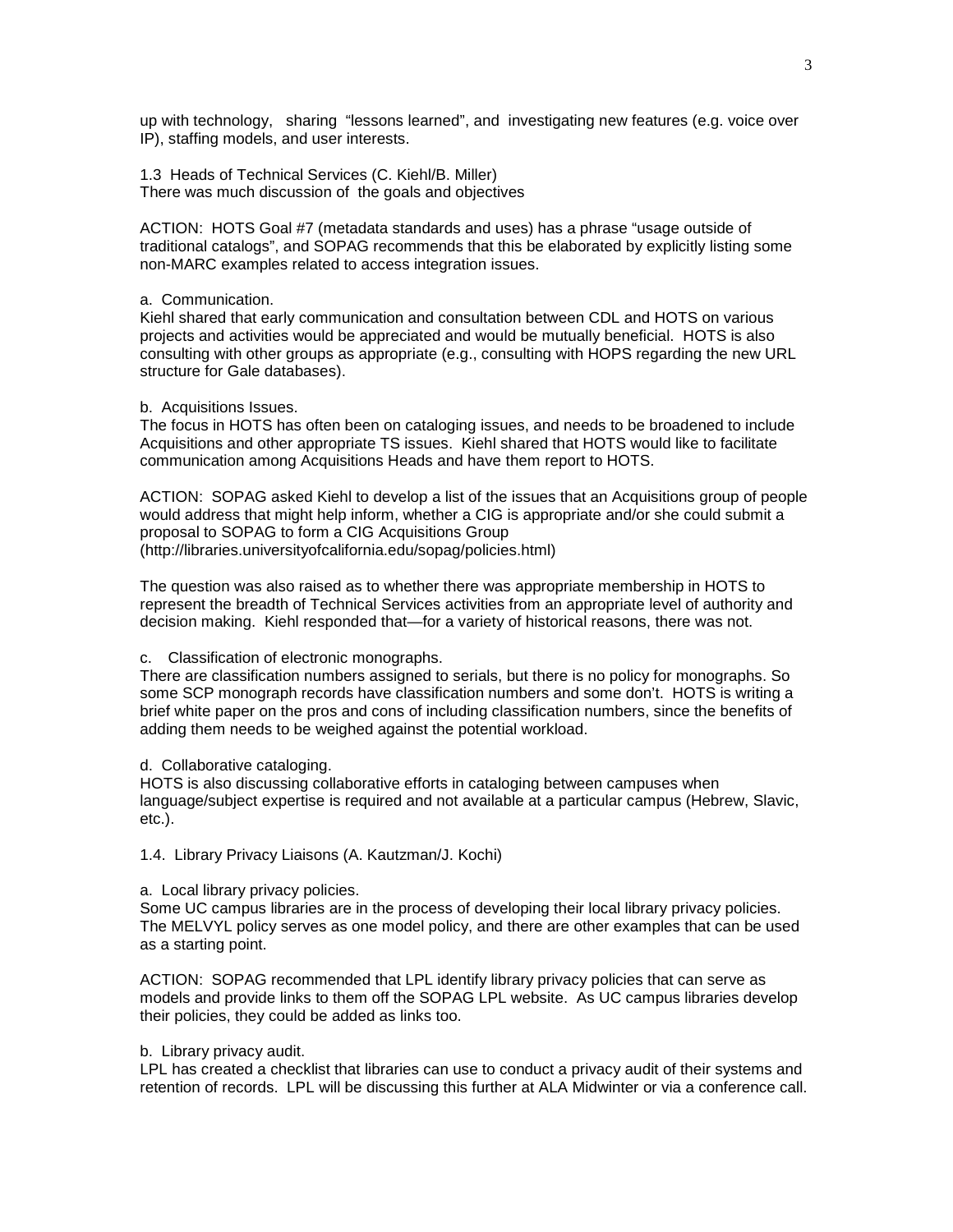## c. Campus records management.

The UC Records Disposition Schedule Manual [\(http://www.policies.uci.edu/adm/records/721-](http://www.policies.uci.edu/adm/records/721-11a.html) [11a.html\)](http://www.policies.uci.edu/adm/records/721-11a.html) is maintained by the UC Records Management Coordinators, and there is a section that applies to the management of library records. As libraries do their audit, they will want to refer to this. If there are systemwide changes desired, LPL could propose these changes through the UC Archivists Council member (Jennifer Jacobs , UCI), who serves as a liaison to the UC Records Management Committee. .

## d. Current Awareness & Education

LPL is willing to assist campuses with information or programs for library staff education on privacy issues. LPL has discussed the possibility of doing a joint program with LAUC.

e. LPL Website on privacy issues.

The website is almost ready; SOPAG has conveyed various suggestions to LPL.

ACTION: Ober will send Kautzman a few more edits, before it is publicized/released.

1.5 Library Technology Advisory Group (T. Toy/T. Ryan)

- a. Goals and objectives.
- b. ACTION: SOPAG recommended that LTAG delete goal #2 and rephrase goal #7 so that it is clearer that LTAG serves as technical liaisons to shared resource programs as necessary rather than in a reporting relationship to CDL as is currently implied. Webconferencing systems report

SOPAG clarified that it was looking for effective alternatives to face-to-face meetings, and that they would like advice on features that would enhance productivity:

- Voiceover IP save long distance costs
- Shared white board
- Track documents
- Mechanism for reviewing other people's works
	- Ability to archive decisions

Some of these objectives might be achieved through a combination of technologies (telephone, videoconferencing, web CT, etc.).

ACTION: Ober volunteered to draft a statement of SOPAG needs for meeting support that might be addressed by web conferencing. Then LTAG will be asked to monitor UCLA's testing of SharePoint Team, and investigate licensing of products by the UC system.

## c. Content Management Systems Report

The report was useful to see an implicit diversity of assumptions about what constitutes a content management system and what content management systems each library is using. However, prompted by recommendations in the Visual Resources Task Force report, SOPAG would like to know what campuses are using as content management systems for digital objects.

ACTION: SOPAG will establish some definitions of what we are trying to accomplish delineating various functionalities, and encourages LTAG to review the VRTF report. SOPAG will likely then ask LTAG to survey what systems are being used to support the management of digital objects, with particular attention to digital visual resources.

## d. UC Libraries Open Source Software

Campuses are welcome to use the code developed by other campus libraries (e.g., EAD software program; UCLA Reference statistics program; UCR's Timeclock program; Library Hours database). However, there are guidelines that need to be developed (e.g., modify at your own risk; limits to technical assistance).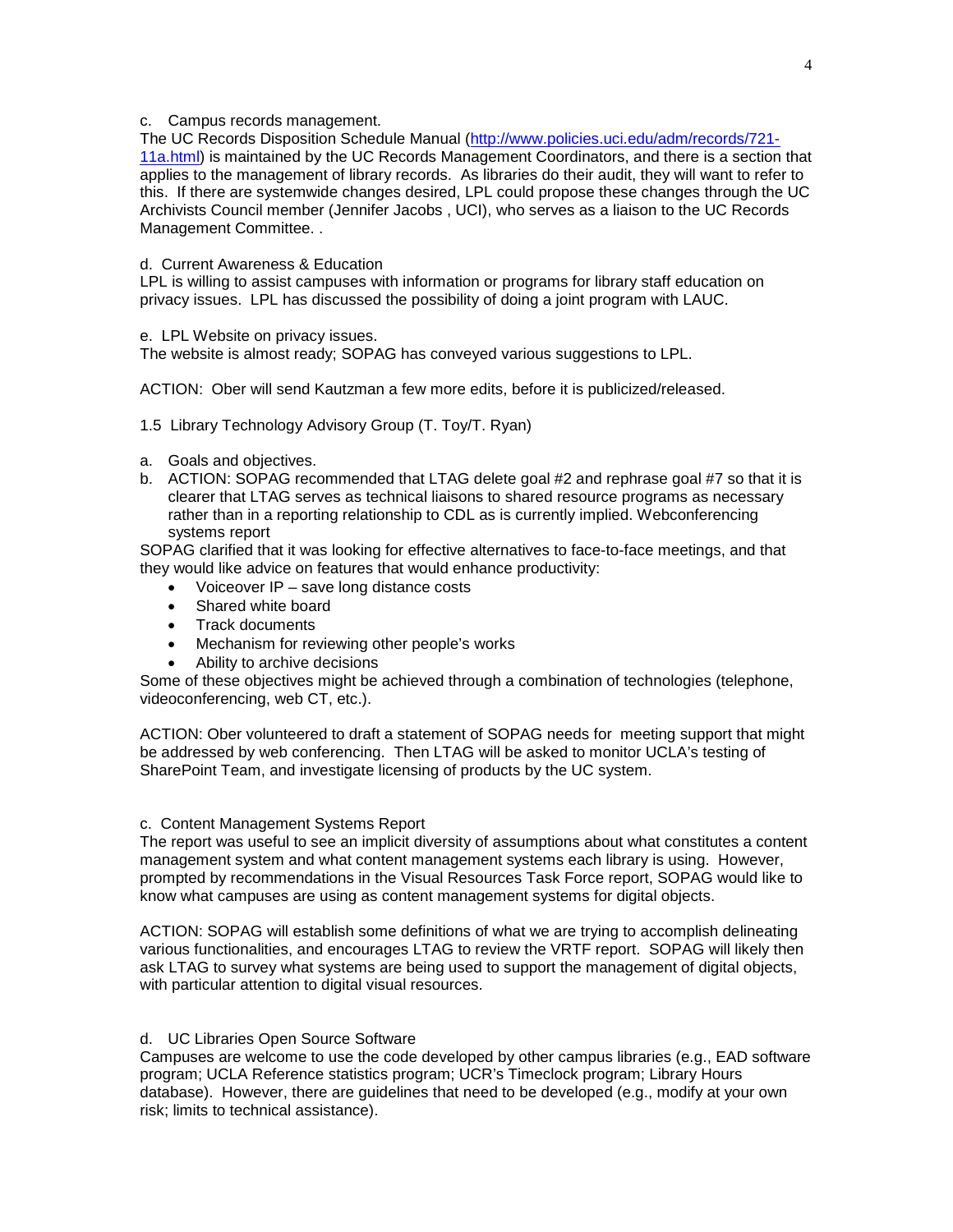ACTION: In addition to developing guidelines on sharing code, SOPAG asked LTAG to consider creation of a registry of programs that are available for sharing among UC libraries.

e. LTAG Privacy Guidelines

ACTION: LPL asked LTAG to label the Guidelines for Retention of UC Library Systems Records document submitted in October of 2002 as a "final" document and not a draft, and to send a copy so that it can be linked to the LPL website.

1.6 Resource Sharing Committee (C. Bellanti/T. Dearie)

Three goals were highlighted:

- a. Desktop Delivery Project completed. All campuses are providing web delivery to patrons as the automatic default.
- b. Consortial Borrowing System is semi-implemented.
	- UCLA and UCSB are using VDX for borrowing
	- SRLF is using it for lending
	- UCB and NRLF are using it for lending.
	- 2-3 more campuses will implement in January or whenever the next release occurs.
	- Other campuses will follow in Spring Quarter.
	- UCLA staff member scheduled to visit campuses and provide training

Outstanding issues for CBS include the following and will be summarized in a forthcoming report:

## -Decentralization vs. centralization

Many campuses are decentralized (about half of the campuses); VDX will provide techniques and functions that will encourage centralization and campuses will need to weigh the pros and cons of reorganizing their units.

-DOCLINE does not work with VDX at this point. UC expressed concern to NLM. Need a test between VDX and DOCLINE; need to do programming. In the interim, biomedical libraries will have to run two systems (VDX and DOCLINE) which may involve double-keying and duplication of effort.

-CLIO system. Campuses will have to decide whether to run parallel systems, and for how long, to provide for statistics and billing features not yet implemented in VDX.

-Dealing with change.

- This is the most all encompassing change in ILL units since OCLC, and will require guidance and understanding.
- Melvyl Request activity has skyrocketed. Greater user convenience and ILL efficiencies have attendant large impacts on workload
- There have been some decreases in ILL staff.
- VDX requires a steep learning curve, training, and an understanding of how ISO works
- The goal is for all campuses to run on VDX in order to lower OCLC costs; though we will still use OCLC for ILL requests filled outside of UC.

ACTION: These various issues present potential stumbling blocks and many of them have to do with local processes, which are campus decisions. Some hurdles are fixable and some are not. RSC will continue to address these outstanding issues and consult with other groups as appropriate.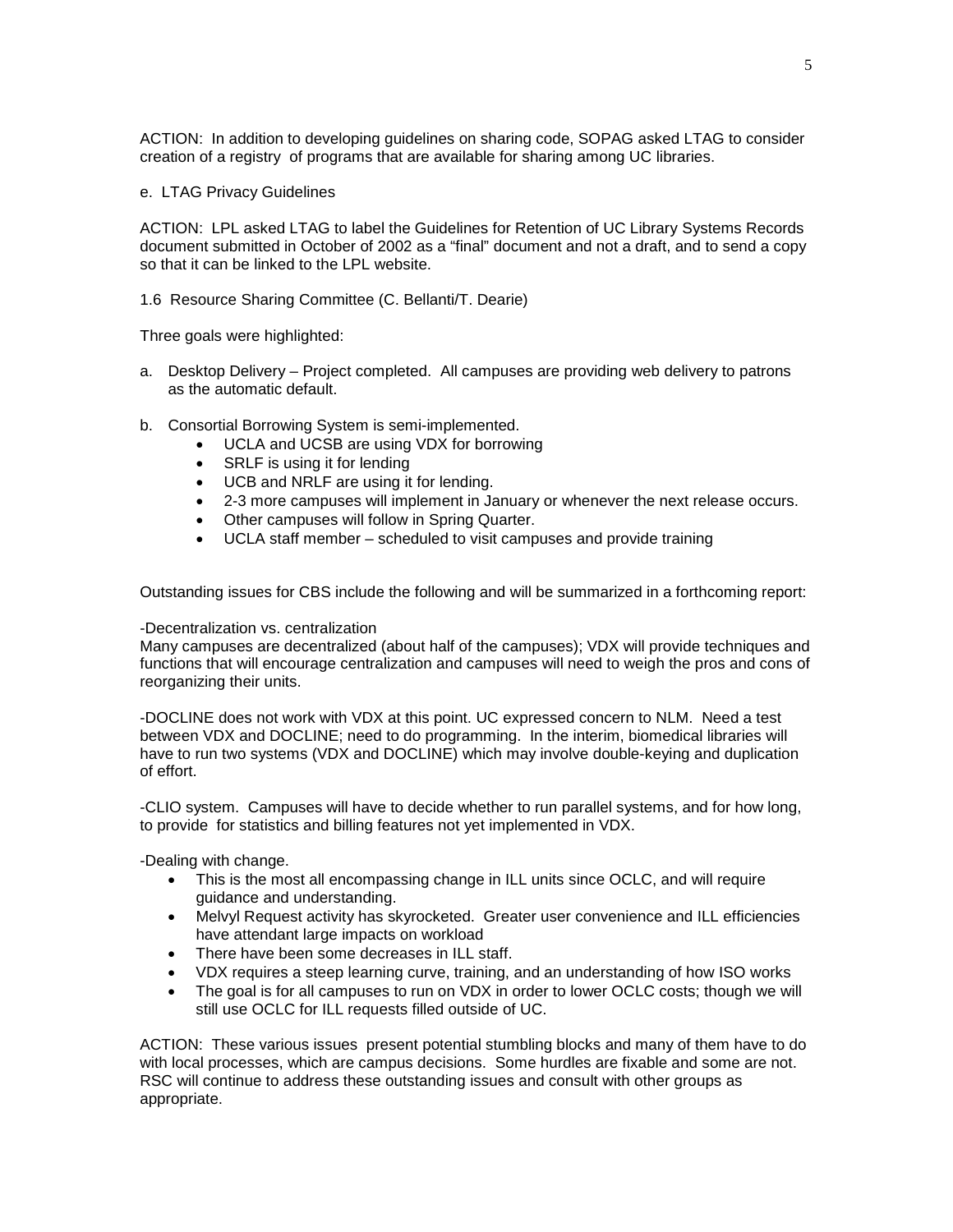c. UC ILL/Special Collection Project Report

The ULs agreed in November to clarify with Heads of Special Collections (HOSC) that this is a permanent program, and they have charged SOPAG to make things work.

RSC's report which included consultation and input from HOSC lists 20 potential follow-up actions.

Some of the major issues that need to be addressed are:

- review the automated messages that users receive to ensure that the messages are clear and appropriate
- see if the system can be adjusted so circulating copies appear to the user first
- consider adjusting the location tables so that requests go to the borrowing units rather than the lending units; spread workload amongst campuses more evenly and place the responsibility on the requesting campus for reviewing and filtering out requests that can be filled by circulating stacks copies
- VDX might help staff to identify more easily which items are in Special Collections
- acknowledge that the willingness is there, but that there might be procedural barriers that need to be lowered
- acknowledge the range of ways that Special Collections units already participate in ILL
- learn from RSC's new charge to explore new delivery methods as satisfactory alternatives to meet user's needs

ACTION: Tanno will draft a letter to RSC, HOSC, and CDC. Since HOSC reports to CDC, he will recommend that CDC work with HOSC to clarify the issues, and in conjunction with RSC, they will continue to explore ways to improve this service.

- 2. Report on CDL Related Items (J. Ober)
- 2.1 Electronic Resources Management Systems

Ober shared a document outlining various needs for managing electronic resources and an environmental scan of the commercial products available. Examples of needs: MARC updates; Automatic updates for SFX holdings; Merging 856 changes; A-Z lists, etc.

ACTION: SOPAG will create a needs assessment and list of the issues an ERMS could address to aid collective decisions and actions, and indicate whether we have identified any potential technological solutions. To assist initial analysis of the range of needs and their commonality, Hurley will draft a summary of the campus issues, and Ober will draft a list of CDL issues. SOPAG will continue to discuss forming a task force with various ACG representation to investigate this further. It was noted that SOPAG action may certainly inform local library actions but need not impede local pursuit of solutions to pressing needs.

2.2 CBS/Request/Desktop Delivery—Update (see RSC report above)

- 2.3 MELVYL-T and Bibliographic Services—Deferred
- 2.4 CDL Updates in the Spring--Deferred
- 3. Systemwide Library Planning (John Ober)
- 3.1. UC Libraries Website-Update—Deferred

3.2. UC Libraries Master Planning Project List--Update Kochi shared the updated Master Planning Project List.